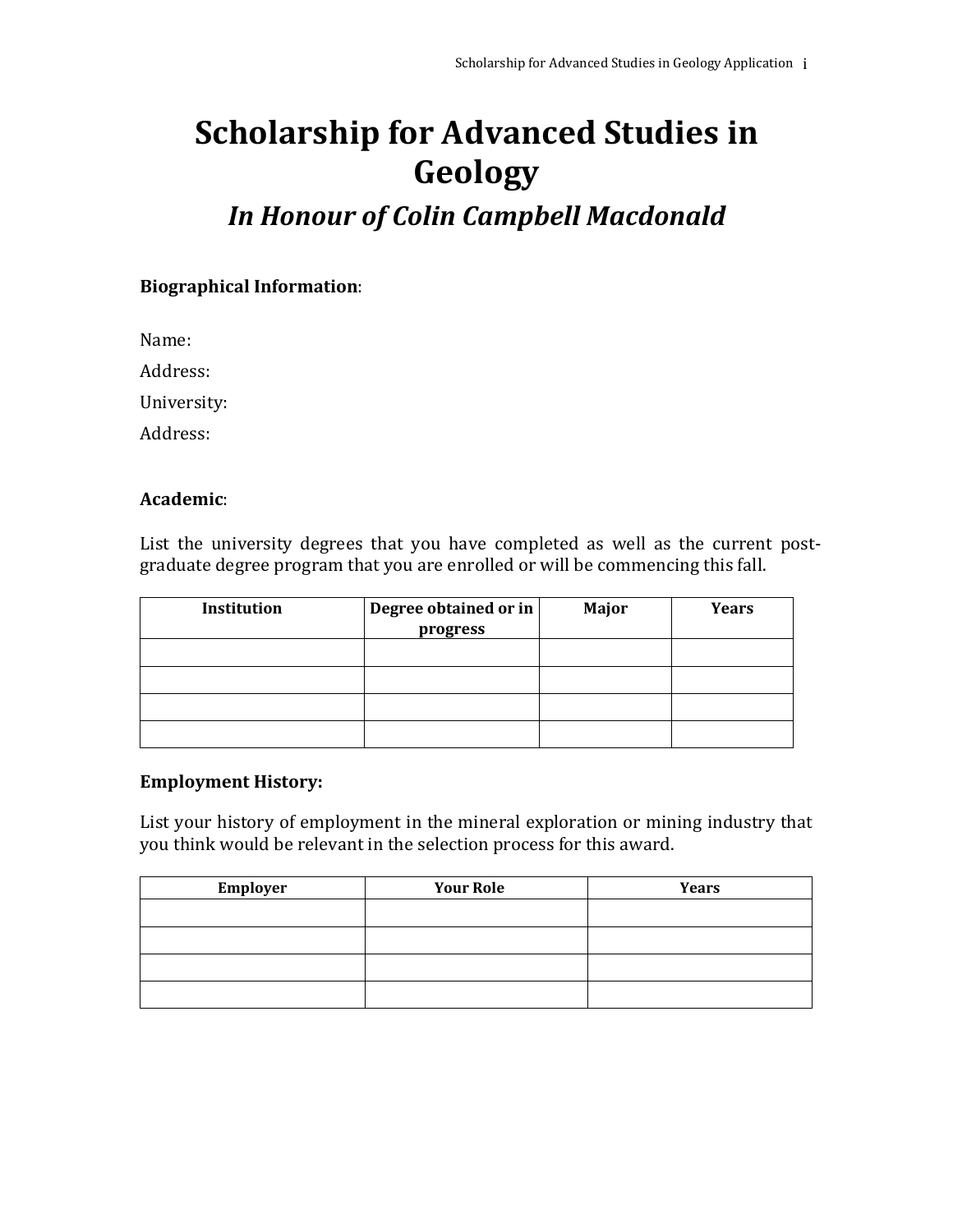# **Goals and Leadership in Mineral Exploration**:

- 1. Describe your vision and goals for your career as a mineral explorationist.
- 2. In your view, what are the biggest challenges facing the mineral exploration industry over the next decade?
- 3. Explain what interests you about the outdoors, the natural world, and why want to continue your career in the mineral exploration industry after graduation.

# **Academic**:

Please include copies of your graduate and post-graduate degrees earned or transcripts from your universities. Please also include your expected timeframe for the completion of your post-graduate studies.

# **References:**

Please include:

- 1. One letter of reference from a current or past employer, supervisor, or coworker who can give examples of your contributions, skills and commitment for mineral exploration.
- 2. One letter of reference from a professor or lecturer who can write about your academic abilities and your contributions to economic geology/mineral exploration studies.